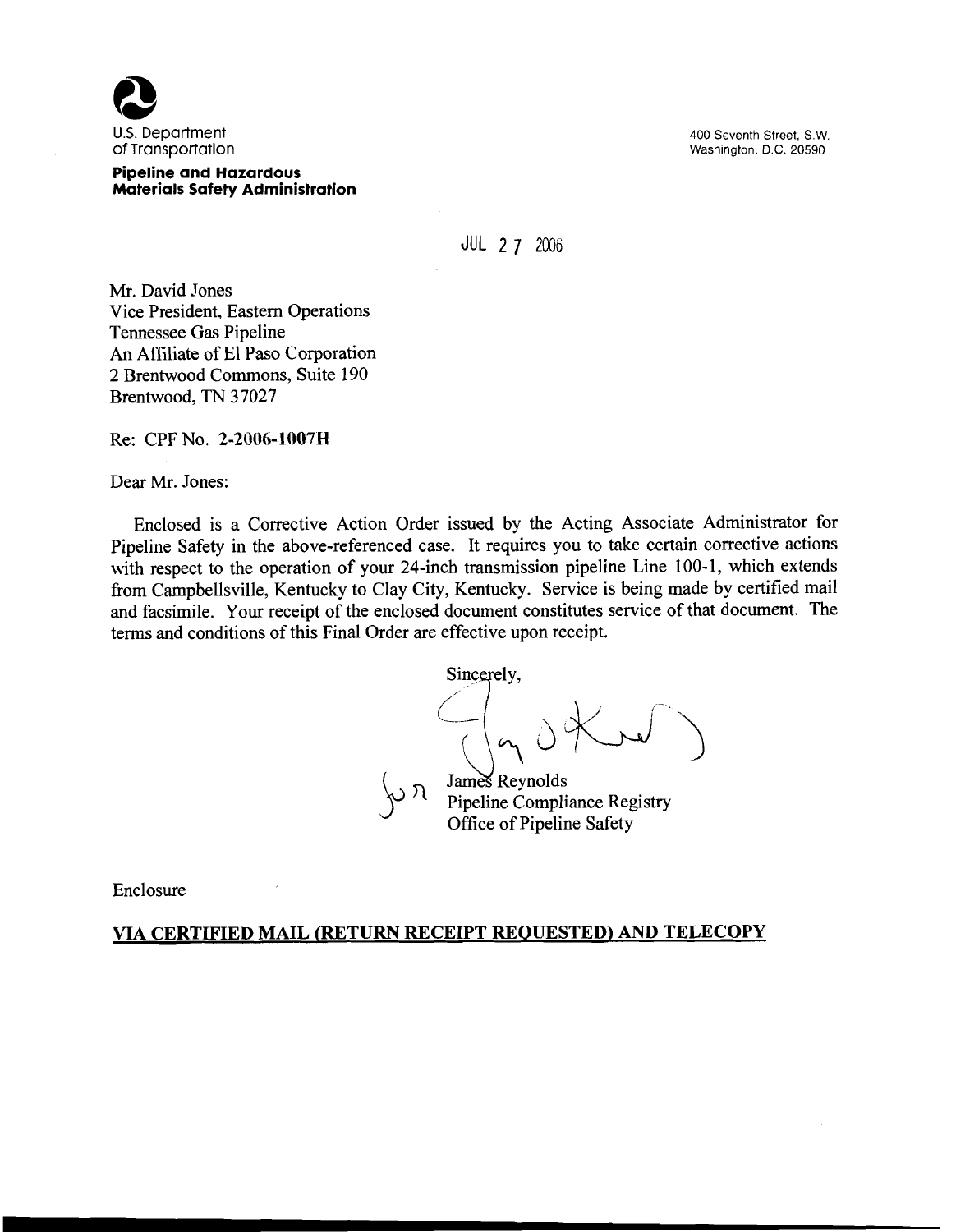# **DEPARTMENT OF TRANSPORTATION PIPELINE AND HAZARDOUS MATERIALS SAFETY ADMINISTRATION OFFICE OF PIPELINE SAFETY WASHINGTON, D.C. 20590**

**In the Matter of** 

**Respondent** 

**TENNESSEE GAS PIPELINE,**  $\qquad \qquad$  **(PF No. 2-2006-1007H) An Affiliate of El Paso Corporation** 

# **CORRECTIVE ACTION ORDER**

**1** 

Ì

 $\lambda$ 

Ì

#### **Purpose and Background**

This Corrective Action Order is being issued, under authority of 49 U.S.C. *5* 601 12, to require Tennessee Gas Pipeline (Respondent), an affiliate of El Paso Corporation (El Paso), to take the necessary corrective action to protect the public and environment from potential hazards associated with its 24-inch natural gas transmission pipeline that extends from Campbellsville, Kentucky to Clay City, Kentucky (hereinafter referred to as Line 100-1).

On July 22,2006, a failure occurred on Respondent's 24-inch Line 100-1 pipeline approximately six miles southeast of Clay City, Kentucky, resulting in the release and ignition of natural gas. The cause of the failure is unknown. Pursuant to 49 U.S.C.  $\delta$  60117, the Pipeline and Hazardous Materials Safety Administration (PHMSA), Office of Pipeline Safety, Southern Region and the Kentucky Public Service Commission initiated an investigation of this failure.

#### **Preliminarv Findings**

- 1. At approximately 12:30 p.m. EDT, on July 22,2006, a segment of Respondent's 24-inch Line 100-1 ruptured, resulting in an estimated release of 42,946 MSCF of natural gas near Clay City in Clark County, Kentucky. A fire ensued and was extinguished at 1:33 p.m. EDT.
- 2. The rupture and fire occurred at Mile Post 105.1 +3.7, approximately 6 miles southeast of Clay City, Kentucky, 11 miles southeast of Winchester, Kentucky and 11 miles northeast of Mount Sterling, Kentucky.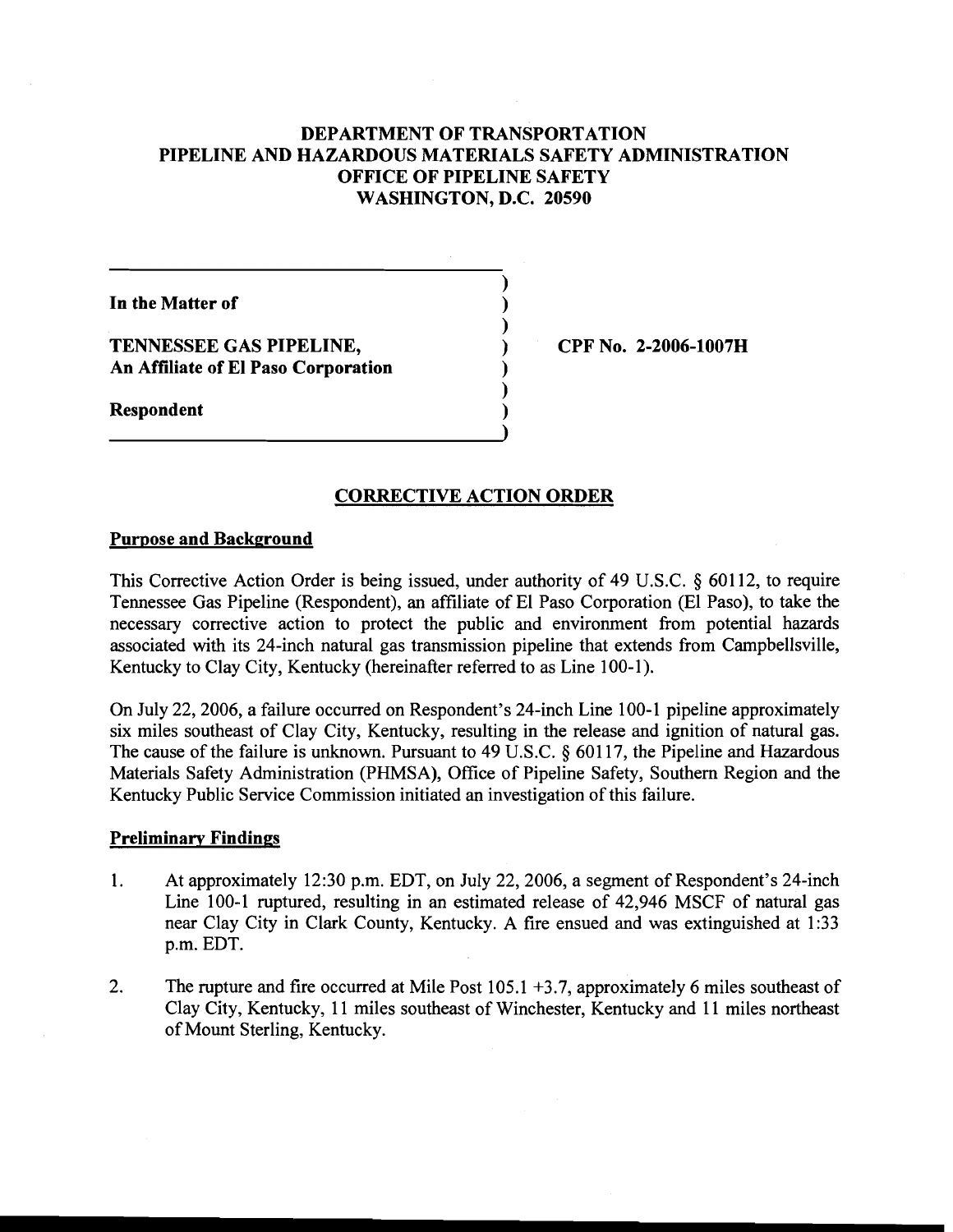- $3<sub>1</sub>$ No injuries or fatalities occurred. Three (3) homes were evacuated and minor damage occurred on nearby property.
- $4<sup>1</sup>$ The preliminary investigation indicates external pitting corrosion in an area approximately  $2 - 3$  feet long near the fracture, and within about  $2 - 4$  inches of the longitudinal seam. The fracture followed the edge of the longitudinal seam in the area of the pitting.
- $5<sub>1</sub>$ Following the July 22, 2006 failure, Respondent's personnel isolated the segment of pipeline involved in the failure by closing the nearest upstream mainline block valve (MLV 105-1) at 1:26 p.m. and isolation valves at the nearest downstream valve at Compressor Station 106 at 1:07 p.m. MLV 105-1 is located approximately four miles upstream of the failure site. Compressor Station 106 is located approximately two miles downstream of the failure site.
- 6. The failure occurred in a 90 mile section between Respondent's Campbellsville, Kentucky Compressor Station 96 and the Clay City, Kentucky Compressor Station 106, approximately 2 miles upstream of the Clay City Station.
- $7.$ Approximately 25 feet of pipe blew out of the ground and landed about 200 feet on the hill from the failure site on or near the Respondent's 800 system right-of-way. The section of pipe was twisted and mangled. External coating was completely burned off the section of pipe that was blown out of the ground.
- 8. The 84 mile long section of Line 100-1 upstream of the failure valve section is under pressure. The six miles long failure valve section is currently depressurized and out of service.
- 9. At the time of the incident, the Line 100-1 pressure at a meter station located 21 miles upstream was 721 psig. The estimated failure site pressure was 716 psig. The maximum allowable operating pressure (MAOP) of this line segment is 750 psig.
- $10.$ The investigation is ongoing. The failed pipe segment along with adjacent pieces was transported to El Paso's metallurgical laboratory located in Dearborn, Michigan for further analysis.
- 11. The Line 100-1 pipeline was installed in 1944 and is constructed of 24-inch x 0.250-inch w.t., API 5L-X50 pipe manufactured by A.O. Smith. The protective coating is coal tar enamel (TGF-2).
- $12.$ The pipeline is owned by El Paso's Pipeline Group, which owns and operates approximately 48,000 miles of natural gas pipeline. Respondent, an affiliate of El Paso, operates nearly 14,000 miles of pipeline, including approximately 1,508 pipeline miles of interstate natural gas transmission lines in the state of Kentucky. Respondent's pipelines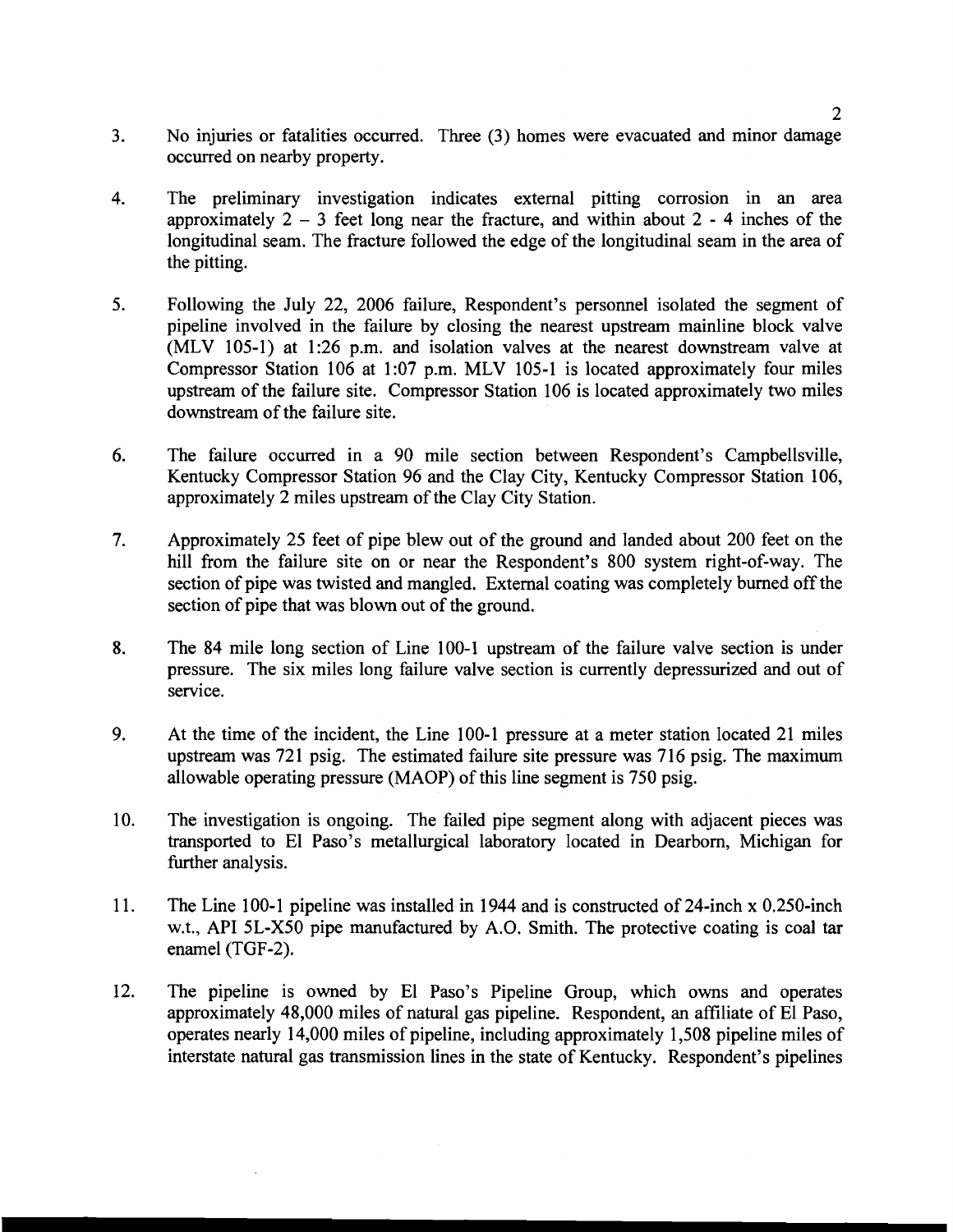traversing Kentucky include the 100 and 800 systems, of which a portion is located in shale terrain.

- 13. Line 100-1 passes through mostly rural areas in Kentucky, with some Class 2 and Class 3 location areas, in addition to other populated areas designated as High Consequence Areas (HCAs). The pipeline also passes through large and small communities along the route as well as crossing state and interstate highways, rivers, and streams. The failure occurred in a Class 2 location area.
- 14. In 1986, Respondent internally inspected the failed line section using a Tuboscope lowresolution magnetic flux leakage inline inspection (ILI) tool.
- 15. The pipeline failed in the bottom of a valley in an area of wet shale. Shale terrain in this part of Kentucky is known to cause corrosive environments on buried pipelines. A major pipeline failure occurred on Respondent's 26-inch Line 100-3 on July 23, 1980, approximately three miles from the July 22, 2006 failure. The subsequent investigation revealed that several operational and hydrostatic test pipeline failures had occurred on Respondents System 100 pipelines in shale terrain near Clay City, and were attributable to external bacterial corrosion.
- 16. Line 100-1 was last pressure tested in 1986 at a minimum pressure of 940 psig for eight hours with no leaks. In 1981, Line 100-1 was pressure tested at a minimum pressure of 974 psig for eight hours with no leaks. Line 100-1 was also pressure tested in 1971 at a minimum pressure of 938 psig for eight hours with two leaks. Line 100-1 was pressure tested in 1967 at a minimum pressure of 936 psig for twenty-four hours with two leaks.
- 17. Respondent conveyed that an ILI run was scheduled to be run in the failed section during the week of July 24,2006.

# **Determination of Necessity for Corrective Action Order and Right to Hearing**

Section 60112 of Title 49, United States Code, provides for the issuance of a Corrective Action Order, after reasonable notice and the opportunity for a hearing, requiring corrective action, which may include the suspended or restricted use of a pipeline facility, physical inspection, testing, repair, replacement, or other action as appropriate. The basis for making the determination that a pipeline facility is hazardous, requiring corrective action, is set forth both in the above referenced statute and 49 C.F.R. 8190.233, a copy of which is enclosed.

Section 60112, and the regulations promulgated thereunder, provide for the issuance of a Corrective Action Order without prior opportunity for notice and hearing upon a finding that failure to issue the Order expeditiously will result in likely serious harm to life, property or the environment. In such cases, an opportunity for a hearing will be provided as soon as practicable after the issuance of the Order.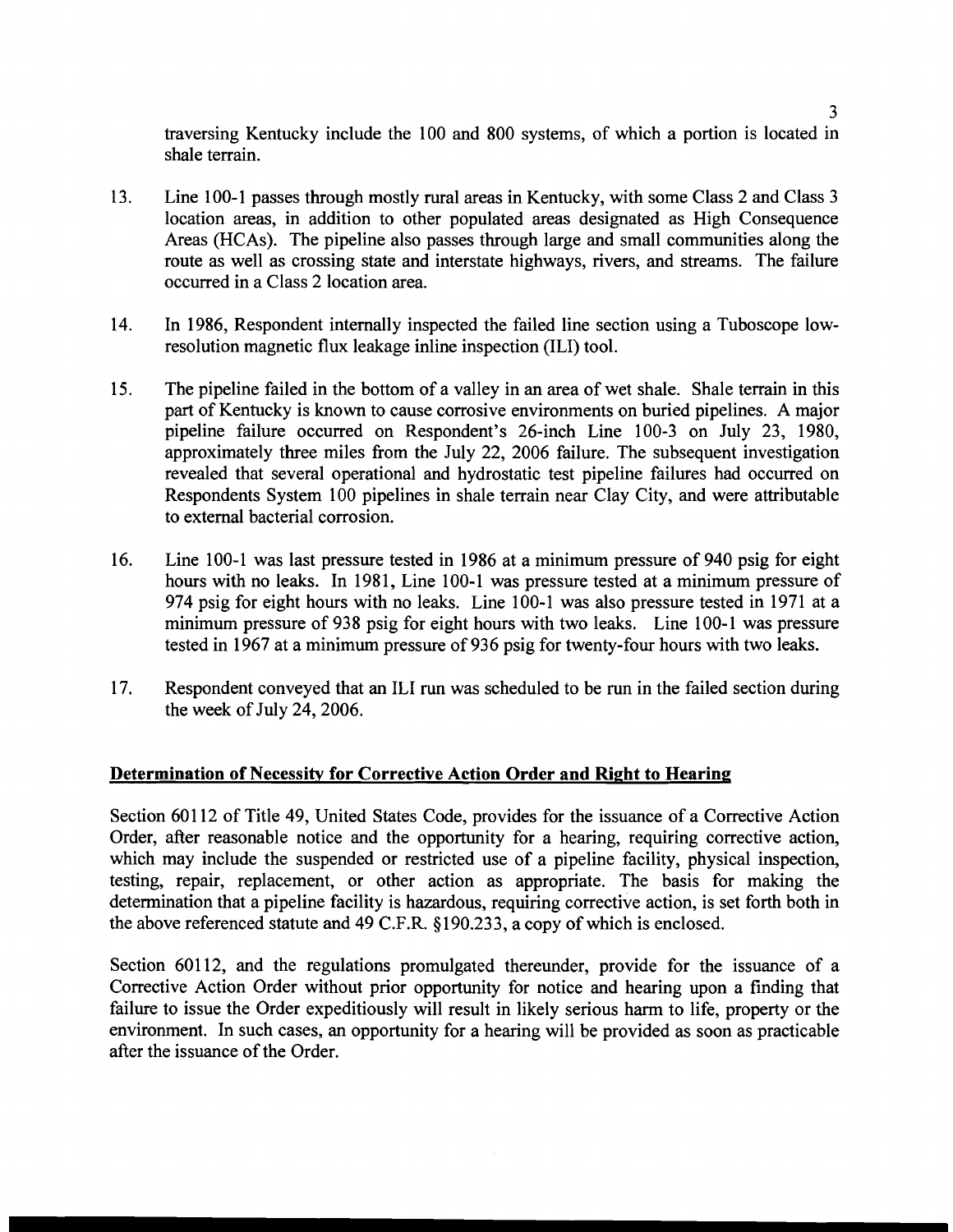After evaluating the foregoing preliminary findings of fact, I find that the continued operation of this pipeline without corrective measures would be hazardous to life, property and the environment. Additionally, after considering the age of the pipe, circumstances surrounding this failure, the proximity of the pipeline to high consequence areas, the nature of the product the pipeline transports, the pressure required for transporting the material, the uncertainties as to the cause of the failure, and the ongoing investigation to determine the cause of the failure, I find that a failure to issue expeditiously this Order, requiring immediate corrective action, would result in likely serious harm to life, property, and the environment.

Accordingly, this Corrective Action Order mandating needed immediate corrective action is issued without prior notice and opportunity for a hearing. The terms and conditions of this Order are effective upon receipt.

Within 10 days of receipt of this Order, Respondent may request a hearing, to be held as soon as practicable, by notifying the Associate Administrator for Pipeline Safety in writing, delivered personally, by mail or by telecopy at (202) 366-4566. The hearing will be held in Atlanta, Georgia or Washington, D.C. on a date that is mutually convenient to PHMSA and Respondent.

After receiving and analyzing additional data in the course of this investigation, PHMSA may identify other longer term measures that need to be taken. Tennessee Gas Pipeline will be notified of any additional measures required and amendment of this Order will be considered. To the extent consistent with safety, Respondent will be afforded notice and an opportunity for a hearing prior to the imposition of any additional corrective measures.

# **Required Corrective Action**

Pursuant to 49 U.S.C. *5* 601 12, I hereby order Tennessee Gas Pipeline to immediately take the following corrective actions with respect to its 24-inch transmission pipeline Line 100-1:

- 1. The operating pressure on Line 100-1 at the failure location, including any gas pressure required to run ILI tools prior to resuming operation, is not to exceed 80 percent of the operating pressure in effect immediately prior to the July 22,2006 failure. Specifically, the operating pressure at the failure location is not to exceed 572.8 psig. This pressure restriction will remain in effect until written approval to increase the pressure or return the pipeline to its pre-failure operating pressure is obtained from the Director, Southern Region, OPS. If the results of any action undertaken pursuant to this Order dictate a reduction in the allowable operating pressure below that imposed by this Order, Respondent must further reduce the operating pressure accordingly.
- 2. Conduct a detailed metallurgical analysis of the pipe that failed on July 22,2006 to determine the cause and contributing factors.
	- A. When handling and transporting the failed pipe section and any other evidence from the failure site, document the chain-of-custody;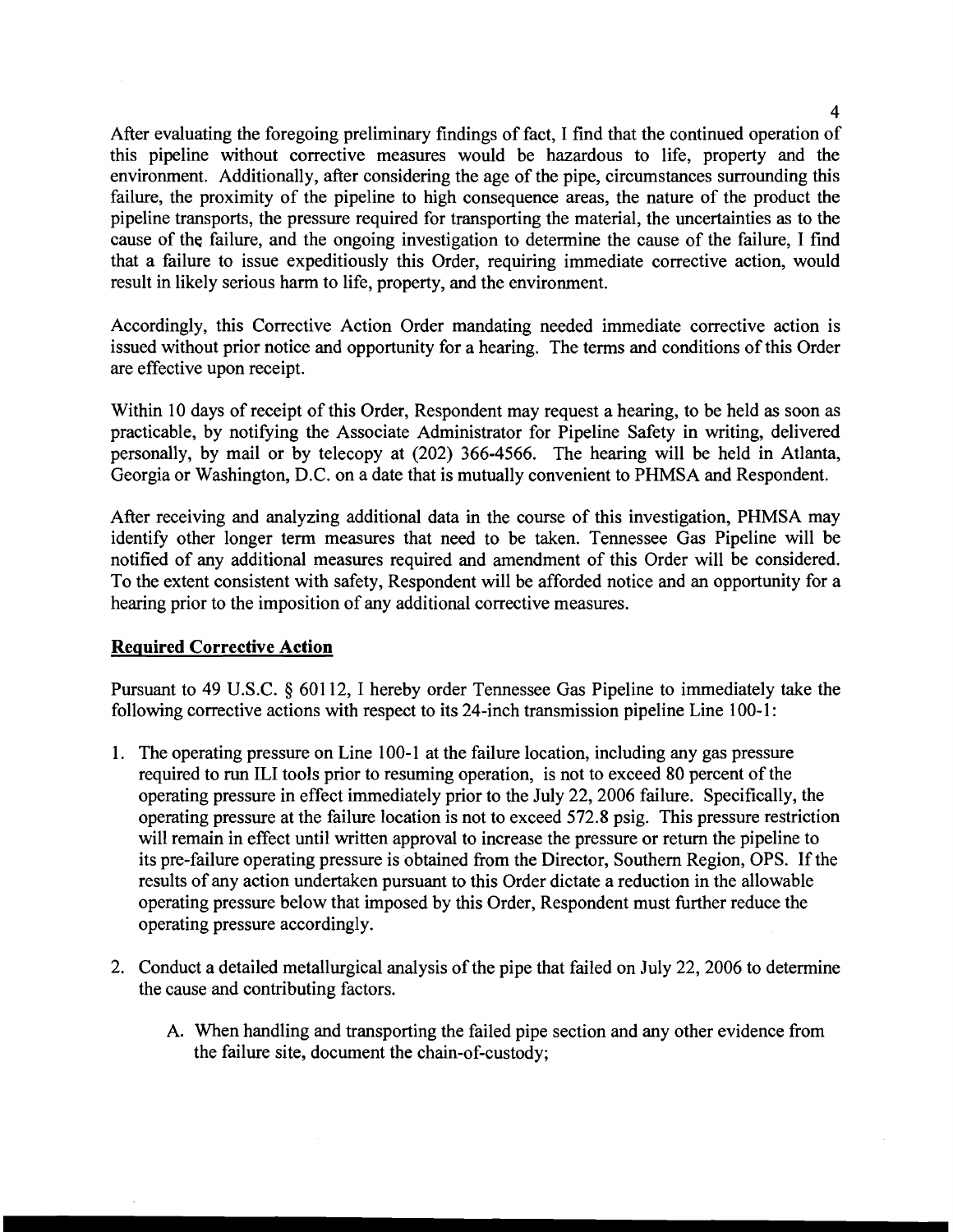- B. Obtain prior approval of the metallurgical testing protocol from the Director, Southern Region, OPS; and
- C. Prior to commencing the metallurgical testing, provide the Director, Southern Region, OPS with the scheduled date, time, and location of the testing to allow a PHMSA representative to witness it.
- D. Ensure that the laboratory distributes all resulting metallurgical reports, whether draft or final, to OPS at the same time as they are made available to Respondent.
- 3. Submit a written plan, with a schedule, to verify the integrity of the line segment from the Campbellsville Compressor Station 96 and Clay City Compressor Station 106. The plan must provide integrity testing that addresses all known or suspected factors in the failure, including, but not limited to:
	- A. ILI tool surveys and remedial action. The type of internal inspection tools used shall be technologically appropriate for assessing the system based on the type of failure that occurred on July 22,2006, with emphasis on identifying and evaluating the following: 1) anomalies associated with dents, gouges and grooves; 2) metal loss due to corrosion; 3) the orientation of the longitudinal seam of the pipe; 4) pipe deformation, and 5) longitudinal cracks, mill defects and stress corrosion cracking.
	- B. A detailed description of the inspection and repair criteria that will be used in the field evaluation of the anomalies that are excavated. This is to include a description of how any defects are to be graded and the schedule for repairs or replacement.
	- C. An evaluation of the line for areas of damaged or disbonded coating, including but not limited to, a current interrupted close-interval survey.
	- D. Integration of all available data from internal inspections, metallurgical analyses, and historical data, including repair and cathodic protection records.
	- E. Hydrostatic pressure testing of the line segment and/or other mitigative measures required to address the cause and contributing factors to the July 22,2006 pipeline failure.
- 4. Review applicable historical, operational, maintenance and incident information on the 100 and 800 System pipeline segments that traverse through shale terrain in Kentucky, along with the results of the failure analysis required in Item 2. Determine if additional actions and/or preventive measures are necessary to reduce the risk of a failure similar the one that occurred on July 22,2006. Information such as pipeline vintage, type of coating, prevalence of disbonded coating, most recent ILI surveys, pressure test, close-interval survey should be